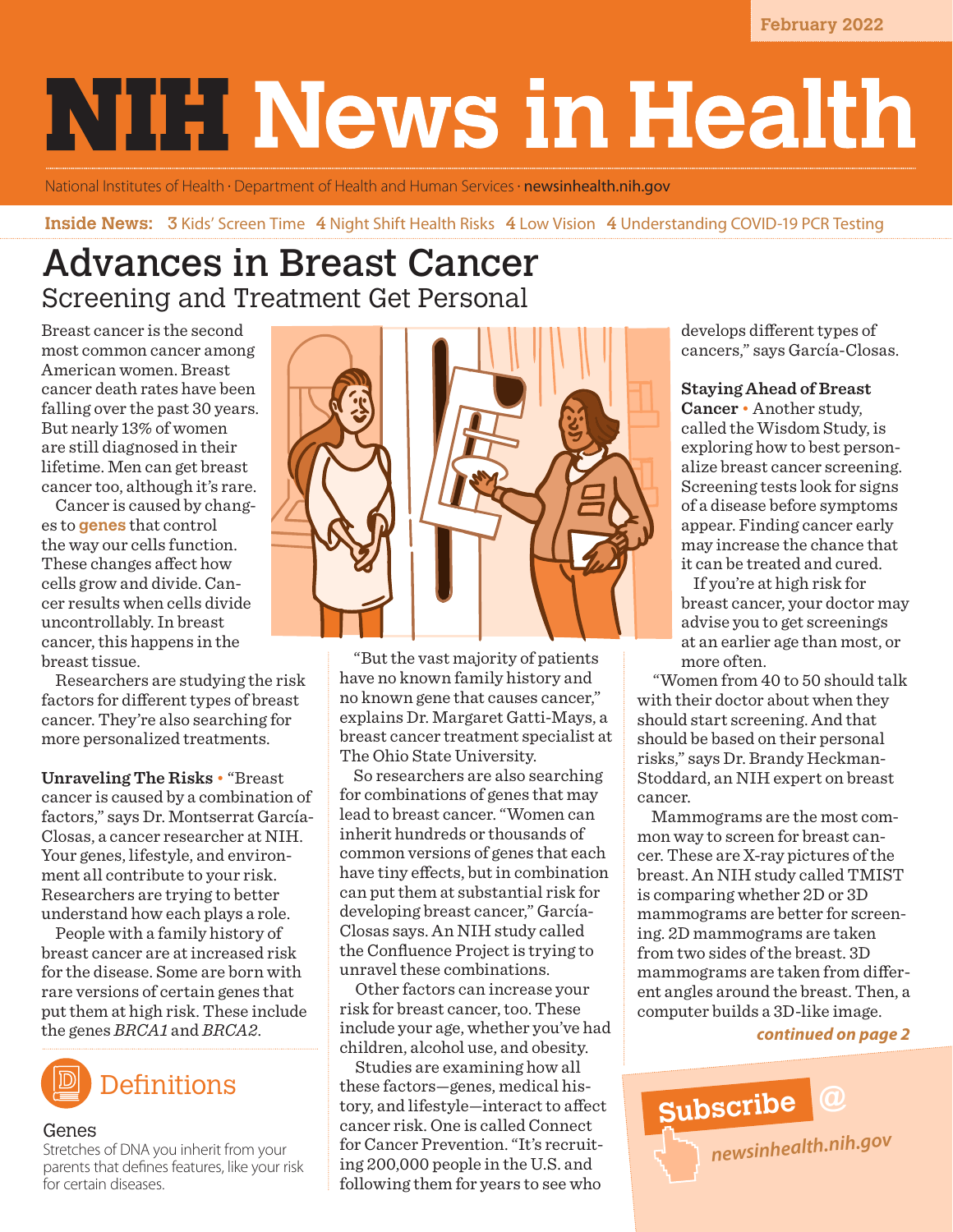#### **continued from page 1** particular location."

Magnetic resonance imaging (MRI) is sometimes used to screen women at high risk of breast cancer. MRIs can create a clearer image of the breast and don't use radiation.

Researchers are looking for other ways to detect breast cancer, too. García-Closas' team is trying to detect cancer using blood samples. These "liquid biopsies" detect DNA from cancer cells, which travel around the body in the bloodstream.

"Liquid biopsies should reflect what's going on in your whole body," García-Closas says, "versus when you look at a tissue biopsy, you're taking a tiny sample of tissue in a

# **Definitions**

#### Receptors

Molecules that receive and respond to signals, such as hormones.

#### Hormones

Substances made in the body's glands that signal another part of the body to react a certain way.

#### Immune System

The system that protects your body from invading viruses, bacteria, and other microscopic threats.

#### **NIH News in Health**

**ISSN 2375-6993** (Print) **ISSN 1556-3898** (Online) **Editor** Harrison Wein, Ph.D.

**Managing Editor** Tianna Hicklin, Ph.D. **Graphics** Alan Defibaugh (illustrations),

Bryan Ewsichek (design) **Contributors** Erin Bryant, Tianna Hicklin, and Sharon Reynolds

Use our articles and illustrations in your own publication. Our material is not copyrighted. Please acknowledge *NIH News in Health* as the source and send us a copy.

#### **[newsinhealth.nih.gov](https://newsinhealth.nih.gov)**



**National Institutes of Health** *NIH…Turning Discovery Into Health®*

Office of Communications & Public Liaison Building 31, Room 5B52 Bethesda, MD 20892-2094 email: nihnewsinhealth@od.nih.gov phone: 301-451-8224

Liquid biopsies may one day be able to detect cancer before other clinical tests, she says. "And, they might be able to better monitor what's happening in your body after cancer has been diagnosed."

**Fighting Back** • When breast cancer is found, treatment depends on the type of tumor. Surgery and radiation are common. Chemotherapy may also be used. Doctors might recommend other treatments as well, depending on the type of breast cancer.

"There are three main types of breast cancer," Gatti-Mays says. "The subtype is determined by the presence or absence of three **receptors**." These receptors respond to the **hormones** estrogen or progesterone or a protein called HER2.

"If your tumor has estrogen and progesterone receptors, then you can be treated with hormone therapies," says Heckman-Stoddard. These block the action of hormones that can cause certain cancers to grow.

Hormone treatments can also be used to prevent or lower the risk of cancer for certain women. One such drug is called tamoxifen. But it has side effects that make it unappealing for prevention. Heckman-Stoddard's team is studying whether using the drug as a gel lessens the side effects.

There are newer treatment options called targeted treatments. These block specific proteins that control how cancer cells grow, divide, and spread. Targeted treatments for HER2-positive cancer have improved survival over the last decade.

The most recent type of cancer treatment is called immunotherapy. It trains your body to fight cancer using your own **immune system**.

"Immunotherapy is very promising, but the benefits are still limited to only some patients with triple negative breast cancer," says





Certain factors put you at higher risk for breast cancer. These include:

- Being 40 years old or older
- A personal history of breast cancer or benign (noncancer) breast disease
- $\bullet$  Radiation exposure to the breast or chest
- $\bullet$  Having a close relative who's had breast cancer
- **Greater exposure to estrogen** over time. (Starting menstruation early or entering menopause later in life.)
- $\bullet$  Hormone therapy for symptoms of menopause
- Obesity
- **•** Drinking alcohol

Gatti-Mays. These cancers lack all three receptors. But researchers are trying to expand this treatment to more patients with breast cancer. They're also testing whether using it in combination with other treatments will work better.

Scientists continue to look for ways to improve screening, prevention, and treatment. "In the next five to 10 years, there should be better ways for women to determine their risk of breast cancer," says García-Closas. "That should help them have a conversation with their physicians on what will be the best tailored prevention strategies."

No matter what your personal risk of cancer, a healthy lifestyle is the best way to prevent it. Eat a hearthealthy diet, reduce alcohol intake, don't smoke, and get regular exercise. See the Wise Choices box and talk with your health care provider about ways to lower your risk.  $\blacksquare$ 

For more about breast cancer, see "Links" in the online article:<br>[newsinhealth.nih.gov/2022/02/](https://newsinhealth.nih.gov/2022/02/advances-breast-cancer)advances-breast-cancer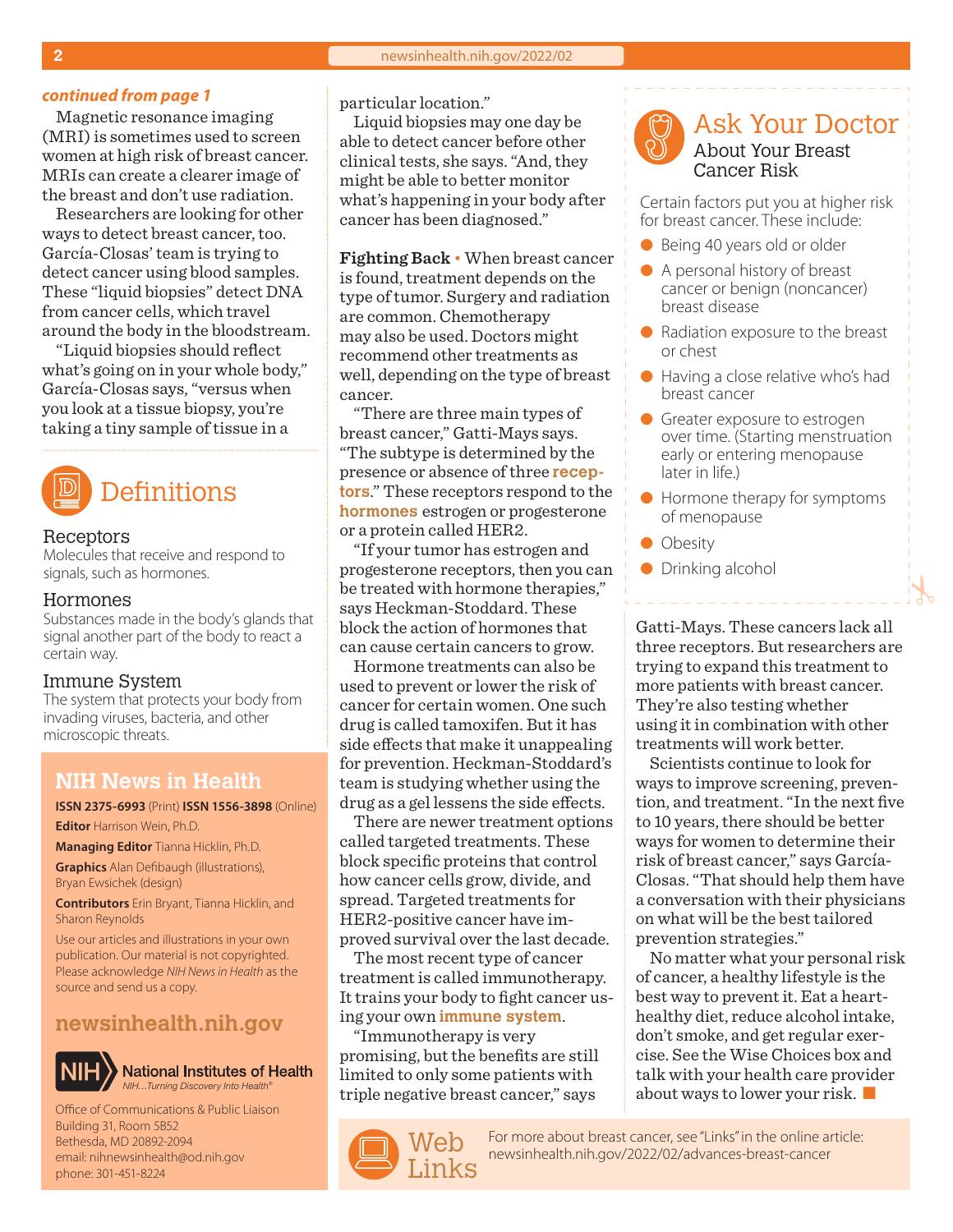# Delving Into Devices Children and Screen Time

"Screen time" used to mean sitting around and watching TV. For kids, too much time in front of the TV is linked to obesity, as well as trouble in school. But screen time doesn't refer just to television anymore. Smartphones, tablets, and other handheld devices are now everywhere.

These new screens pose new challenges for parents, says Dr. Jenny Radesky, a pediatrician at the University of Michigan. "There's so much content available now on something a child can carry from room to room," she explains.

Almost all this new technology was designed for adults, not children, Radesky says. For example, a recent study by her team analyzed ads on YouTube channels marketed to kids. They found that more than half featured some age inappropriate ads, such as those for violent video games.

Parents may find it hard to know how much time their kids

#### Wise Choices Setting Screen Time Boundaries

- Set a good example. Be a role model and limit your own screen time.
- $\bullet$  Create a house rule that limits screen time and enforce it.
- **IDON't allow screens during meals** or homework.
- **Give your kids alternatives to** screen time. Suggest playing outside, finding a new hobby, or learning a sport.
- **ID** Do other activities together, such as family board games, puzzles, or going for a walk.
- Don't put a TV or computer in your child's bedroom or let them go to bed with a portable device.

really spend on handheld devices. Another study from Radesky's team found that young children who had their own tablets used them almost two hours a day. But only about a third of their parents accurately guessed that amount.

Researchers are exploring how this type of media use affects kids' developing brains. They're interested in whether the use of phones and tablets alters the brain's executive functioning, Radesky explains. That's the ability to focus on important tasks, resist distractions, and use self-control.

"Devices like tablets give you lots of stuff that's really exciting, all at once, with no waiting," Radesky says. Researchers want to know: Does that get in the way of kids doing harder tasks that help them build life skills?

Studies have already shown that too much media use can affect other aspects of kids' health, including mental health and physical activity.

"And sleep is a major one," adds Radesky. "A lot of studies have shown that the more kids use media, especially around bedtime, the worse their sleep is."

But some uses of handheld devices can have benefits. Kids can use video chat to talk with relatives who live far away. Some educational apps and programs designed especially for children can help them in school. So how can parents find a balance?

"There are ways to set some limits about how much time they can spend on devices," Radesky says. You can set timers. Some apps let





you stop content from continuing to play automatically. For more tips on limiting screen time, see the Wise Choices box.

It can be hard for parents to track what their children are doing on portable screens. But adults can model thinking critically about what they see when watching TV or other media with their kids. You can talk about what you like and don't like about a show or ad. You can point out when and why you think something is false or misleading. This can help kids learn these skills and use them on their own.

"From an early age, make it a norm that you can talk about what's on devices," says Radesky. "You want kids to come to you if they see something creepy, or if they're just confused, because they know you can help them understand it."

For more about kids' screen time and an online-only Q&A, see "Links" in the online article: [newsinhealth.nih.gov/20](https://newsinhealth.nih.gov/2022/02/delving-into-devices)22/02/delving-into-devices